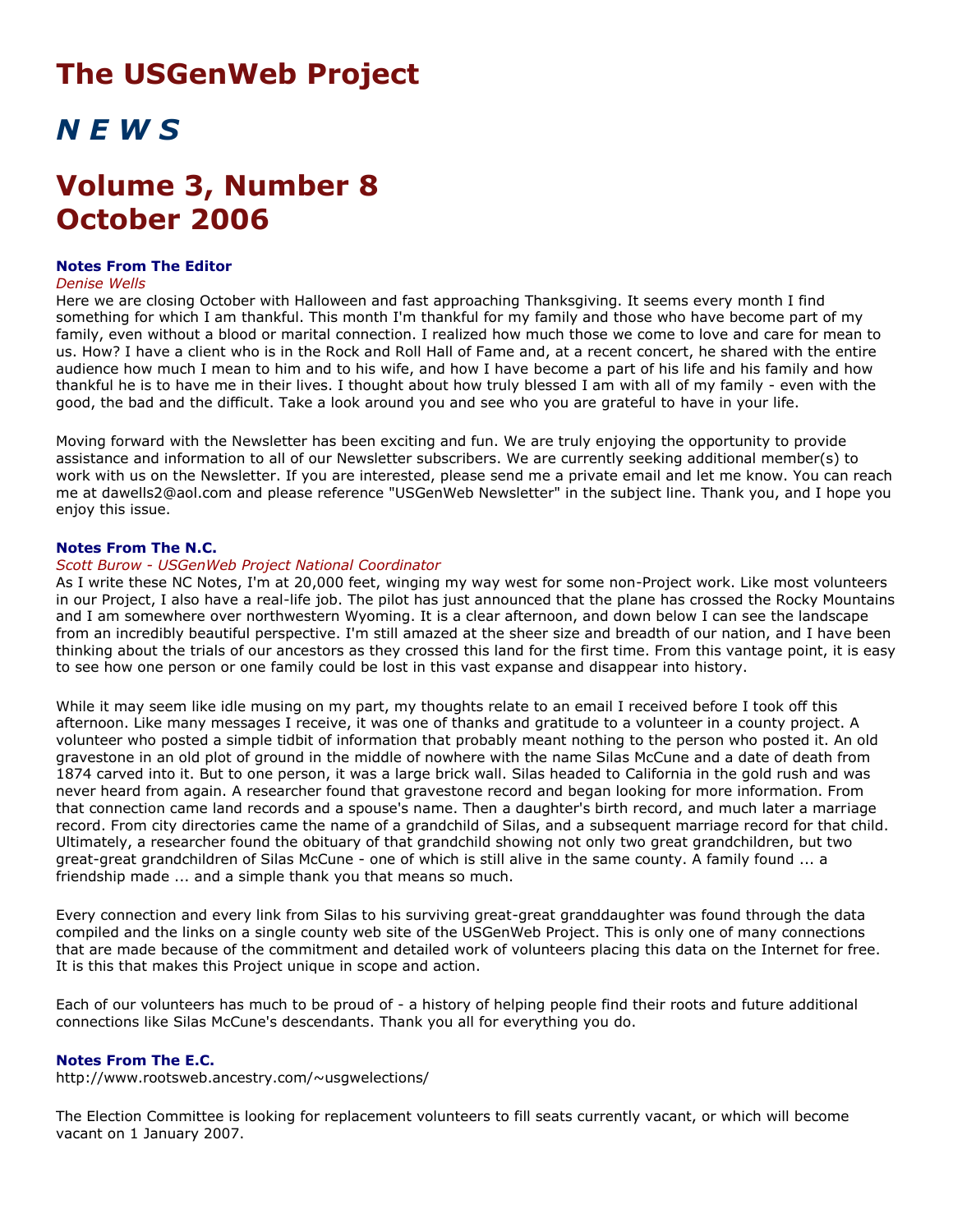The "job" includes: Developing a working relationship with SCs and/or ASCs to maintain a current Project membership list, and assisting in all polls and elections, especially during the months of June and part of July to host the USGenWeb Project's Annual Election.

Volunteers will have the satisfaction of working with an excellent group of people to handle an important responsibility that allows our members to have a voice in our elections.

Any member of the project who is eligible to vote is eligible for membership in the EC, the exception being that no Advisory Board member may serve as a working member of the EC.

If interested, please send Email to Ellen Pack e.j.pack@speakeasy.net with your full name and a word about where you currently are a volunteer, including the URL of your site(s). The following positions are currently open:

1. Representative at Large. Vacant - Term ending 31 December 2006. Need replacement for term ending 31 December 2008

2. Northeast/North Central (Connecticut, Indiana, Maine, Massachusetts, New Hampshire, New York, Wisconsin). Vacant - Term ending December 31, 2006. Need replacement for term ending 31 December 2008.

3. Northwest/Plains (Montana, Nebraska, North Dakota, Oregon, Washington, Wyoming). Current: Ellen Pack - Term ending 31 December 2006. Need replacement for term ending 31 December 2008.

4. Southeast/Mid-Atlantic (D.C., Delaware, Kentucky, Maryland, North Carolina, Virginia, West Virginia). Current: Nola Duffy - Term ending 31 December 2006. Need replacement for term ending 31 December 2008.

5. Southwest/South Central (Missouri, Nevada, New Mexico, Oklahoma, Texas, Utah). Current: Shirley Cullum - Term ending 31 December 2006. Need replacement for term ending 31 December 2008.

6. Archives/Special Projects. Current: Denise Wells - Term ending 31 December 2006. Need replacement for term ending 31 December 2008.

# **Special Announcement**

#### *Ellen Pack - List Admin*

# **USGW-HelpPages List, Members helping members**

You are invited to join your fellow USGenWeb members on the new USGW-HelpPages mail list. The purpose of this list is to provide a friendly and helpful means of communication across state and project lines for USGenWeb members seeking and willing to give assistance in all technical aspects of building and improving USGenWeb pages, including the creation and use of graphics, as well as assistance in attracting and displaying submissions, meeting researcher needs, utilizing our special projects, and so forth, in pursuance of the Project goals.

Have a question about table creation? Need suggestions on a good FTP client? Have a graphic that keeps disappearing? Interested in helping other members with their web sites? New to USGenWeb and not sure how to get started? Subscribe to the USGW-HELPPAGES List!

To Subscribe send a message to: USGW-HELPPAGES-request@rootsweb.com Put the word .. Subscribe .. in the subject line, and in the body of the message.

Hope to see you soon!

[Political discussion and announcements, off-topic notes, and/or flaming and rude, sarcastic or offensive language is strictly prohibited on this list]

## **USGenWeb at the 2006 FGS Convention - Part II**

*Linda Haas Davenport - Roving Reporter* [Ed. Continued from our September issue]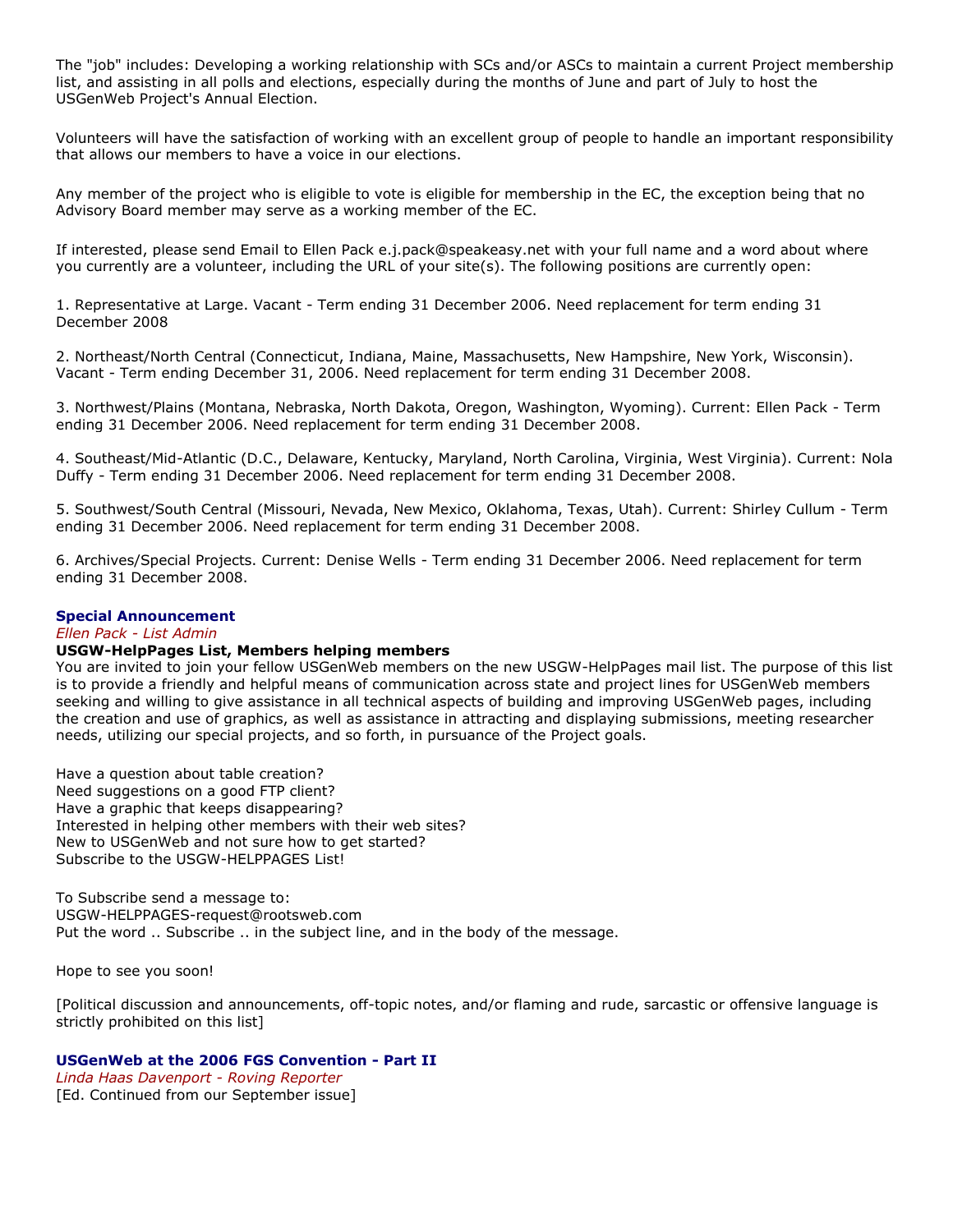# **Day Three:**

Yesterday was another busy day. The USGenWeb presentations were well attended, as was the panel discussion. Most at the panel discussion were people who wanted to know more about the Project, how it worked, how much time was involved for a volunteer and how to adopt a county.

The highlight at the booth yesterday was the man who stopped by and sang us the Iowa state song (and did a good job of it). We had more people new to the Project stopping by because they heard about the Project from a fellow attendee or in one of the sessions. The people manning the computers were kept busy all day. We also had several return visitors who had logged on the night before and stopped by to praise the Project or to tell us about something they found.

The list of people who want to volunteer, in one way or another, continues to grow.

Once again I'm passing on the many, many "thank you" messages from the people who stopped by.

Tina and I stopped by the recording booth yesterday to find out how you can order tapes from the sessions. We found you can order packages for \$25.00 or individual sessions for \$1.99. A list of the recorded sessions can be found at: http://www.lulu.com/FGS2006.

## Day Four:

Lots of exciting news today, besides the fact I was stuck in an elevator around the 23rd floor for a good 20 minutes until Ellen managed to get me rescued.

Genealogy Helper magazine wants to feature the Project in its Jan/Feb issue.

The November 2006 issue of Internet Genealogy will have an article on the Project entitled "The USGenWeb Project - The Land of the Free"

A young man (aged 15), Brad Jencks, received the FGS Youth Genealogy Award for his outstanding contribution to preserving our history. He and his mother made a special trip to the booth because he wanted to meet me and tell me that he won this award because Josh Taylor and the CC of the Salt Lake Co, UT site encouraged him to map a cemetery and place it on line at the county site for his Eagle Scout project. To understand the extent of his project, please visit the Salt Lake County website and click on Cemeteries Bingham. There will be more on this later.

There has been so much going on that the time has passed in a whirlwind. People can't say enough good things about the Project.

The people who so aptly represented the Project on your behalf were: Ellen Pack, CC of MS (Chair of the EC); Tina Vickery, SC of MA & WI; Joy Fisher, Archives & SC of SD; Betsy Mills, SC of AR; Lori Thornton, SC of MS; Lela Evans, CC in MS & TX; Scott Fritzgerald, CC in TX; Josh Taylor, CC in WI; George Waller, SC of CT; Linda Davenport, CC in AR; and special thanks to Joy's husband, Frank Fisher, who did whatever needed to be done.

We all paid our own expenses, from first to last, and feel every penny we spent was well worth it. To everyone who donated money for the booth, and everyone who spent the time and money for the brochures and handouts - I can tell you that for every dollar spent, the Project received a hundred dollars worth of wonderful PR.

## Follow Up:

When I sent my "exciting news" message last night we didn't have the final tally on how many people had signed up as volunteers during the conference. The final tally is 20 new volunteers for the Project.

Tina will be forwarding the information to the appropriate SCs or archive managers in the next couple of days.

These daily reports do not begin to convey the excitement and gratitude of the hundreds of visitors who stopped by the Project's booth, stopped one of us in the halls, at lunch or in sessions, to tell us how much they appreciate the people in the Project and what we do.

One comment we heard over and over was - "Thanks for keeping the USGenWeb information free." So many people told us they can't afford Ancestry or other paid sites and that they depend on the USGenWeb Project's wealth of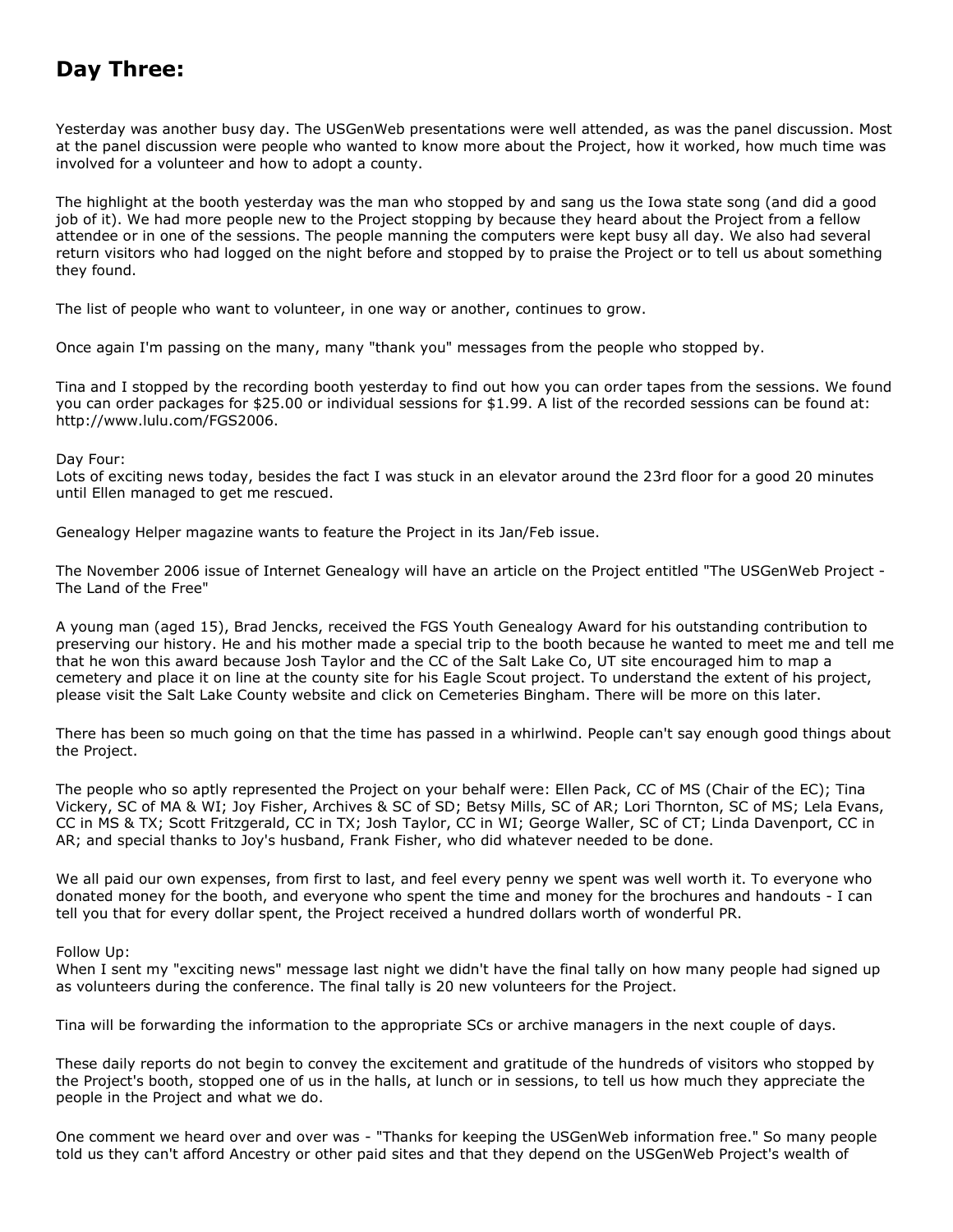information in their research. Although I've known for years that offering free information is a good thing (after all I'm a family historian and I use the Project sites for my own research), it took the hundreds of face to face conversations to make me realize just how incredibly invaluable our hard work is to a vast number of people.

## **Site Spotlights**

*Dukes County, MAGenWeb* http://history.vineyard.net/dukes/

This site, hosted by Chris Baer, loads fast with an easy-to-use format, including several finding aids and a site map. Although Dukes County is hosted by the ISP Vineyard.net, the pages have no commercial advertising.

The title of this wonderful site is "Historical Records of Dukes County, Mass.," with a "Site Guide" revealing more than 300 links to sub-pages of transcribed historical and genealogical information, including Censuses, three volumes of "The History of Martha's Vineyard," Genealogies, Vital Records, Gravestones and Cemeteries, Histories, and Oral History sections, with a Maps and Photographs section.

Another of the featured sections is, "The Portuguese Genealogy Project of Martha's Vineyard."

As with some of the other smaller USGenWeb states where counties are further sub-divided into towns, Dukes County has pages for Tisbury, West Tisbury, Chilmark, Nomans Land, Edgartown, Oak Bluffs, Gosnold, and Gay Head, each with information specific to that town and area.

The "Search" feature uses FreeFind, which includes its own site map. You can get a FreeFind search for your site at http://www.freefind.com/ which will index about 3,000 pages, or about 32MB of data.

## *Kalamazoo County, MIGenWeb*

http://www.rootsweb.ancestry.com/~mikalama/

The Kalamzoo County, MI site is overseen by Dick Branch. Mr. Branch has been responsible for Kalamazoo County for about 6 years, first taking over in the year 2000, at which time he reports the site had "only a few pages." Antique postcards illustrate this site from a collection of images he has acquired over the years. Dick is also an amateur photographer and has taken photos of Kalamazoo since the 1960's.

This county site uses tables to display the extremely varied information located here, as well as links to other web sites containing history of the community, photographs and vital record information. The county history pages are Dick's favorite, and he reports that the Kalamazoo Mall and Theater Views are garnering many hits at this site. As Mr. Branch is constantly revising and adding to the site, his mission is to consistently "improve the download times and readability of the image rich pages." For Dick, it is very rewarding to build a site and assist his visitors with their genealogy research. This is a site well worth visiting, cram packed with wonderful data about Kalamazoo. It is easy to see that he loves this county.

## **Evaluating Internet Resources**

*Anne J Mitchell - Records Reporter*

Internet resources should be evaluated to avoid relying on incorrect and outdated information. How many times have you seen incorrect information listed on an Internet family tree and seen others rely on this incorrect information? There are several good Internet tools that are very helpful in evaluating information found on the Internet.

First, look at the domain name. Government web sites usually end with .gov, .mil and ..us. Web sites for colleges, universities and other educational entities usually end in .edu. Web sites for nonprofit organizations usually end in .org. Commercial web sites end in .com and networks end in .net. Sometimes you will find web sites from other countries. For instance, .co.uk for the United Kingdom, .de for Germany and .fr for France, etc.

The wayback machine is a very useful tool for researchers. The wayback machine can be used to determine if the information on a web site is current.

To use the wayback machine, go to the Internet archive at http://www.archive.org/index.php. Copy and paste the URL into the wayback machine window and click "take me back." The search results will consist of a list of dates. By clicking on a date, a web site can be viewed as it appeared on that date. Hence, a researcher can determine how current the information is on a web site. It is also important to note that many pages which are no longer available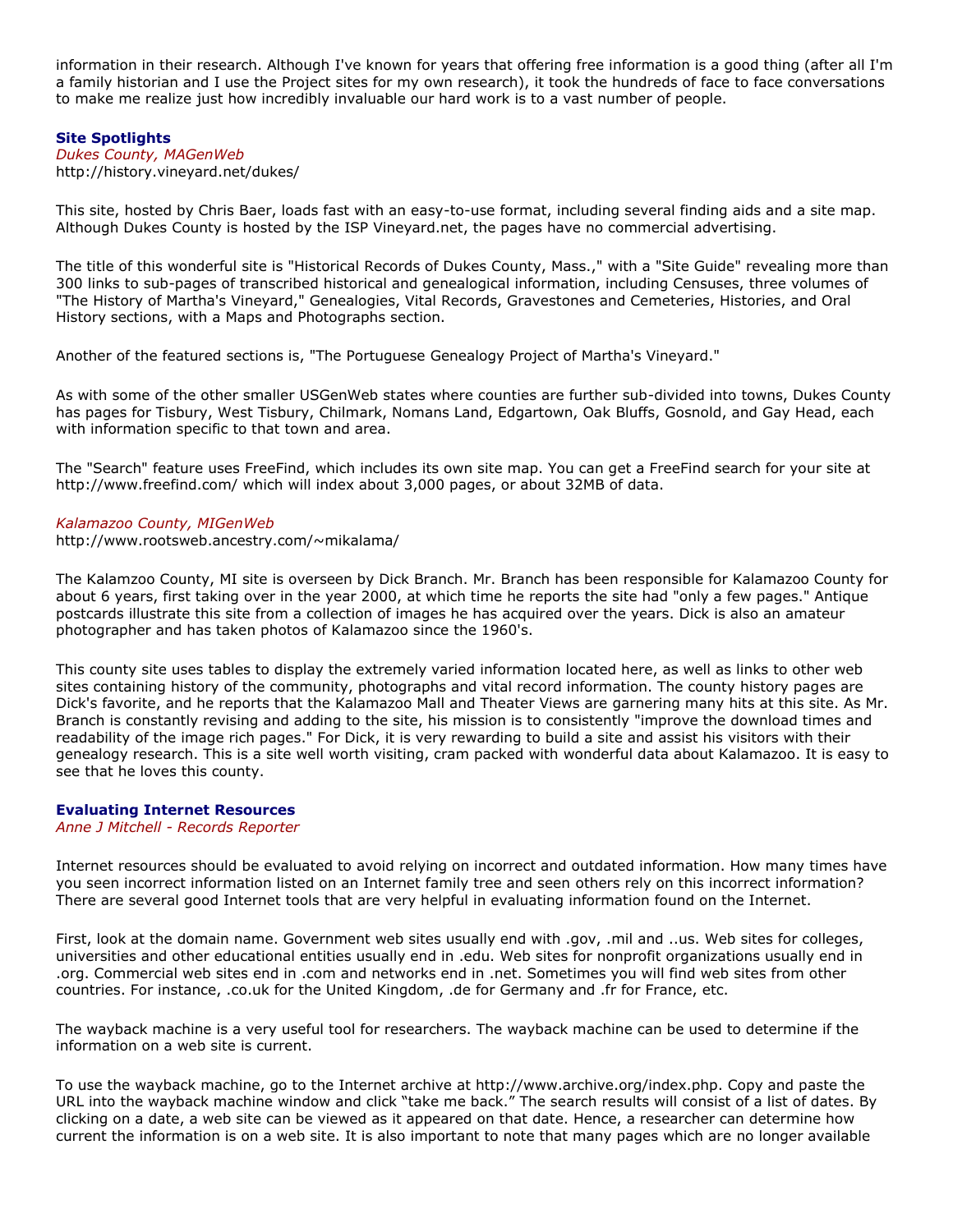can be accessed using the wayback machine. This is because a researcher can click on a date prior to the page not being available. (\*I always remove http:// from the wayback machine window before pasting).

Before relying on information on a web site, it is important to determine who wrote the information. Examine the web site to see if an author, publisher or owner's name is listed. Usually an email address will be provided. If that information is not available, there are various web sites that can be accessed to determine who owns the web site. To determine the owner of the domain name, here is one of several tools that can be helpful: http://www.networksolutions.com/whois/index.jsp. Type the URL into the search window without the www.

Another important step to evaluate a web site is to do a link search. A link search will provide a list of other web sites that link to the web site you are evaluating. A link search can be conducted on most major search engines. Type link: and the full URL in the search window with no spaces. A link search for USGenWeb would look like this: link:www.usgenweb.com. The search results show that 9,830 websites link to www.usgenweb.com.

I cannot emphasize how important it is to evaluate the information found on the Internet. Doing so would help avoid relying on incorrect information for your genealogical project. Finally, always remember to cite your sources.

Here is one of my favorite web sites to learn more about evaluating Internet resources: "Finding Information on the Internet: A Tutorial" from the University of California at Berkeley http://www.lib.berkeley.edu/TeachingLib/Guides/Internet/Evaluate.html

Research the Website Traffic Rankings: www.alexa.com

Evaluating Web Pages (Part I)  $\sim$  Greta Thompson http://www.rootsweb.ancestry.com/newsletter/NL-10-2004.shtml

Evaluating Web Pages (Part II)  $\sim$  Greta Thompson http://www.rootsweb.ancestry.com/newsletter/NL-11-2004.shtml

**Online Library** *Daryl Lytton - Assistant Editor*

The North Carolina History and Fiction Digital Library, by the East Carolina University Joyner Library. You didn't have ancestors in North Carolina? Well, don't judge a library by its name, there is more than just North Carolina history, as we will see in this review...

Most of the items in the North Carolina History and Fiction Digital Library are presented in both digital image format and plain text format, with links to images. There is a nice, easy-to-use "tree" navigation system for each item, allowing you to select which part of the item to view. While viewing a particular page, you can switch between the digital and text formats. For the text format, you have the option to view the entire item on one web page, which is really nice if you want to copy/paste the item.

The main page is at http://digital.lib.ecu.edu/historyfiction/ where you will find a fancy, interesting clickable map of counties, as well as a list and a Search button. The Search page allows you to not only search, but also to show lists of the books by subject, title, or author. The search box itself performs full text searches, not just keywords. Search also has a powerful set of optional operators to limit or control your search.

Items are online now for 29 North Carolina counties, including extinct ones, with "coming soon" plans for more counties. Perhaps the best was to get an idea of the scope of this library is to browse the titles of the items, at http://digital.lib.ecu.edu/historyfiction/index\_files/titleList.html

You will find a full range of historical items including: reward posters for run-away slaves; an indexed abstract of North Carolina wills published in 1910; books about family life, and autobiographies including the daughter of Virginia Dare; several military-specific items, including Confederate War papers; a 1916 book on early flight; a book about Blackbeard the pirate published in 1847, and one about Buccaneers published in 1898; several religion-specific items, including a history of the First Christian Church; books about early expeditions into and around North Carolina.

Sometimes our interest in old books is not to read about specific areas or events, but rather to gain an understanding of how life was in the old days. This library has many items to help us with that understanding: "The First English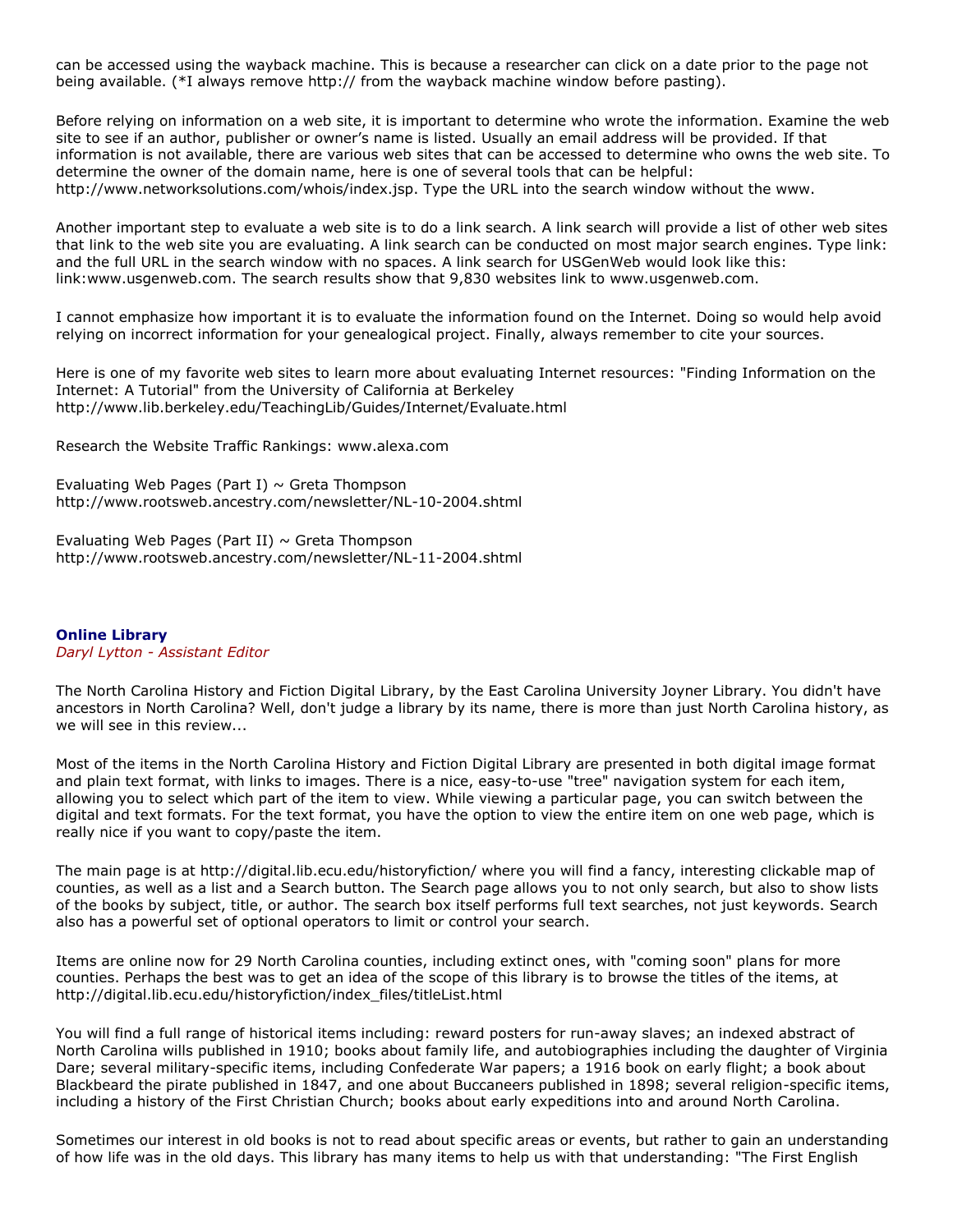Settlement In America" published 1904 by the NC DAR; "The Lost Colony of Roanoke" published 1891; "A General History of the Pyrates" published 1724; "The Monitor and the Merrimac" published 1890 by the Rhode Island Soldiers and Sailors Historical Society; "Norfolk the Marine Metropolis of Virginia" published 1888; "The office and authority of a justice of peace, and also, the duty of sheriffs, coroners, constables, church-wardens, overseers of roads, and other officers. Together with precedents of warrants, judgments, executions, and other legal process....." published 1774; "Plantation Sketches" published 1906; "Some Social Traits of the Quakers" published 1908-09; "Teacher's handbook, 1926-1927" by the Halifax County Board of Education, are some examples.

# **Prose & Poetry**

If Tuesday Weld married Hal March III, she'd be Tuesday March 3.

If Bo Derek married Don Ho, she'd be Bo Ho.

If Sondra Locke married Elliott Ness, then divorced him to marry Herman Munster, she'd become Sondra Locke Ness Munster.

If Bea Arthur married Sting, she'd be Bea Sting.

If Woody Allen married Natalie Wood, divorced her and married Gregory Peck, divorced him and married Ben Hur, he'd be Woody Wood Peck Hur.

If Dolly Parton married Salvador Dali, she'd be Dolly Dali.

If Liv Ullman married Judge Lance Ito, then divorced him and married Jerry Mathers, she'd be Liv Ito Beaver.

If Yoko Ono married Sonny Bono, she'd be Yoko Ono Bono.

If Oprah Winfrey married Depak Chopra, she'd be Oprah Chopra.

If Olivia Newton-John married Wayne Newton, then divorced him to marry Elton John, she'd be Olivia Newton-John Newton John.

If Ella Fitzgerald married Darth Vader, she'd be Ella Vader.

If Ivana Trump married, in succession, Orson Bean (actor), King Oscar (of Norway), Louis B. Mayer (of MGM), and Norbert Wiener (mathematician), she would then be Ivana Bean Oscar Mayer Wiener.

Nog (Related to Quark on "Star Trek: Deep Space Nine") has no other name, so he uses it twice when getting a marriage license. If he married Howard Hughes, and then Pamela Dare, he'd be Nog Nog Hughes Dare.

**------------------------------------------------------**

The views expressed in this newsletter are those of the contributors, including newsletter staff, and are not necessarily those of the USGenWeb Project.

**------------------------------------------------------**

You are receiving this newsletter because you are a member of The USGenWeb Project. For address changes, or to be added to or removed from the News, visit the EC WebSite http://www.rootsweb.ancestry.com/~usgwelections/ and contact your EC Rep. To submit articles, letters and ideas, write to DAWells2@aol.com The USGenWeb NEWS is archived at http://www.usgenweb.org/newsletter/

**------------------------------------------------------**

NEWSLETTER STAFF Editor: Denise Wells Assistant Editor: Daryl Lytton Copy Editor: Morgan Johnson Site Spotlights: Annette Bame Peebles Records Reporter: Anne J. Mitchell